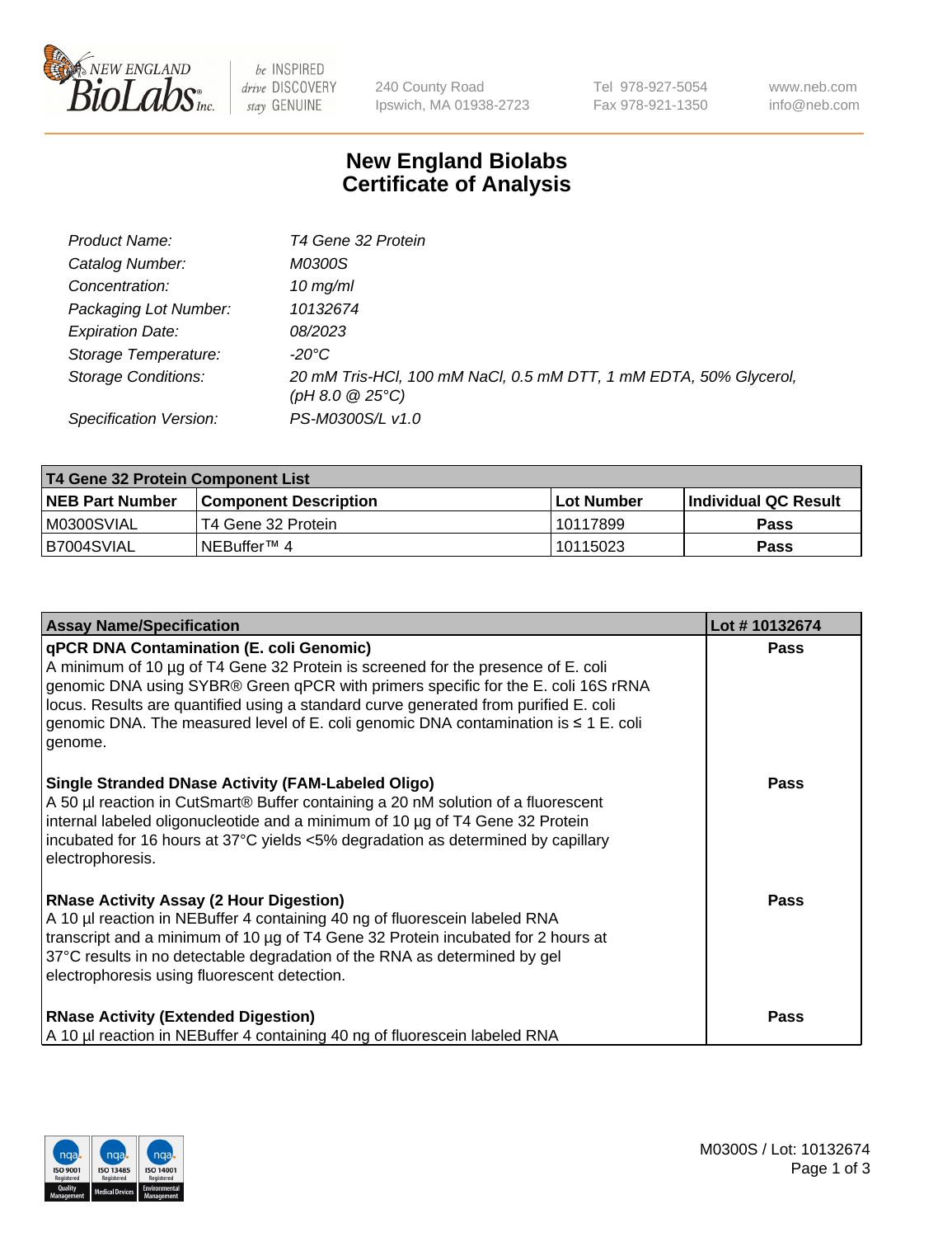

be INSPIRED drive DISCOVERY stay GENUINE

240 County Road Ipswich, MA 01938-2723 Tel 978-927-5054 Fax 978-921-1350 www.neb.com info@neb.com

| <b>Assay Name/Specification</b>                                                                                                                                                                                                                                                                                                                                              | Lot #10132674 |
|------------------------------------------------------------------------------------------------------------------------------------------------------------------------------------------------------------------------------------------------------------------------------------------------------------------------------------------------------------------------------|---------------|
| transcript and a minimum of 10 µg of T4 Gene 32 Protein is incubated at 37°C. After<br>incubation for 16 hours, >90% of the substrate RNA remains intact as determined by<br>gel electrophoresis using fluorescent detection.                                                                                                                                                |               |
| <b>Protein Concentration (A280)</b><br>The concentration of T4 Gene 32 Protein is 10 mg/ml +/- 10% as determined by UV<br>absorption at 280 nm. Protein concentration is determined by the Pace method using<br>the extinction coefficient of 39,670 and molecular weight of 33,506 daltons for T4<br>Gene 32 Protein (Pace, C.N. et al. (1995) Protein Sci., 4, 2411-2423). | Pass          |
| <b>Phosphatase activity (FAM Labeled Oligo)</b><br>A 50 ul reaction in CutSmart® Buffer containing a 20 nM solution of a fluorescent<br>internal labeled oligonucleotide with a 5' phosphate and a minimum of 10 $\mu$ g of T4<br>Gene 32 Protein incubated for 16 hours at 37°C yields <5% degradation as determined<br>by capillary electrophoresis.                       | Pass          |
| <b>Protein Purity Assay (SDS-PAGE)</b><br>T4 Gene 32 Protein is ≥ 99% pure as determined by SDS-PAGE analysis using Coomassie<br>Blue detection.                                                                                                                                                                                                                             | <b>Pass</b>   |
| <b>Endonuclease Activity (Nicking)</b><br>A 50 µl reaction in NEBuffer 4 containing 1 µg of supercoiled PhiX174 DNA and a<br>minimum of 10 µg of T4 Gene 32 Protein incubated for 4 hours at 37°C results in <10%<br>conversion to the nicked form as determined by agarose gel electrophoresis.                                                                             | Pass          |
| <b>Non-Specific DNase Activity (16 Hour)</b><br>A 50 µl reaction in NEBuffer 4 containing 1 µg of Lambda-HindIII DNA and a minimum<br>of 30 µg of T4 Gene 32 Protein incubated for 16 hours at 37°C results in a DNA<br>pattern free of detectable nuclease degradation as determined by agarose gel<br>electrophoresis.                                                     | Pass          |
| <b>Functional Testing (Single Stranded DNA Binding - FAM Labeled Oligo)</b><br>A 20 µl reaction in NEBuffer 4 containing 20 µM FAM-labeled 50-mer and a maximum of<br>80 µg of T4 Gene 32 Protein incubated for 30 minutes at 37°C produces a mobility<br>shift in >95% of the starting material as determined by TBE gel electrophoresis and<br>UV imaging.                 | <b>Pass</b>   |
| <b>Exonuclease Activity (Radioactivity Release)</b><br>A 50 µl reaction in NEBuffer 4 containing 1 µg of a mixture of single and<br>double-stranded [3H] E. coli DNA and a minimum of 10 µg of T4 Gene 32 Protein<br>incubated for 4 hours at 37°C releases <0.1% of the total radioactivity.                                                                                | <b>Pass</b>   |

This product has been tested and shown to be in compliance with all specifications.